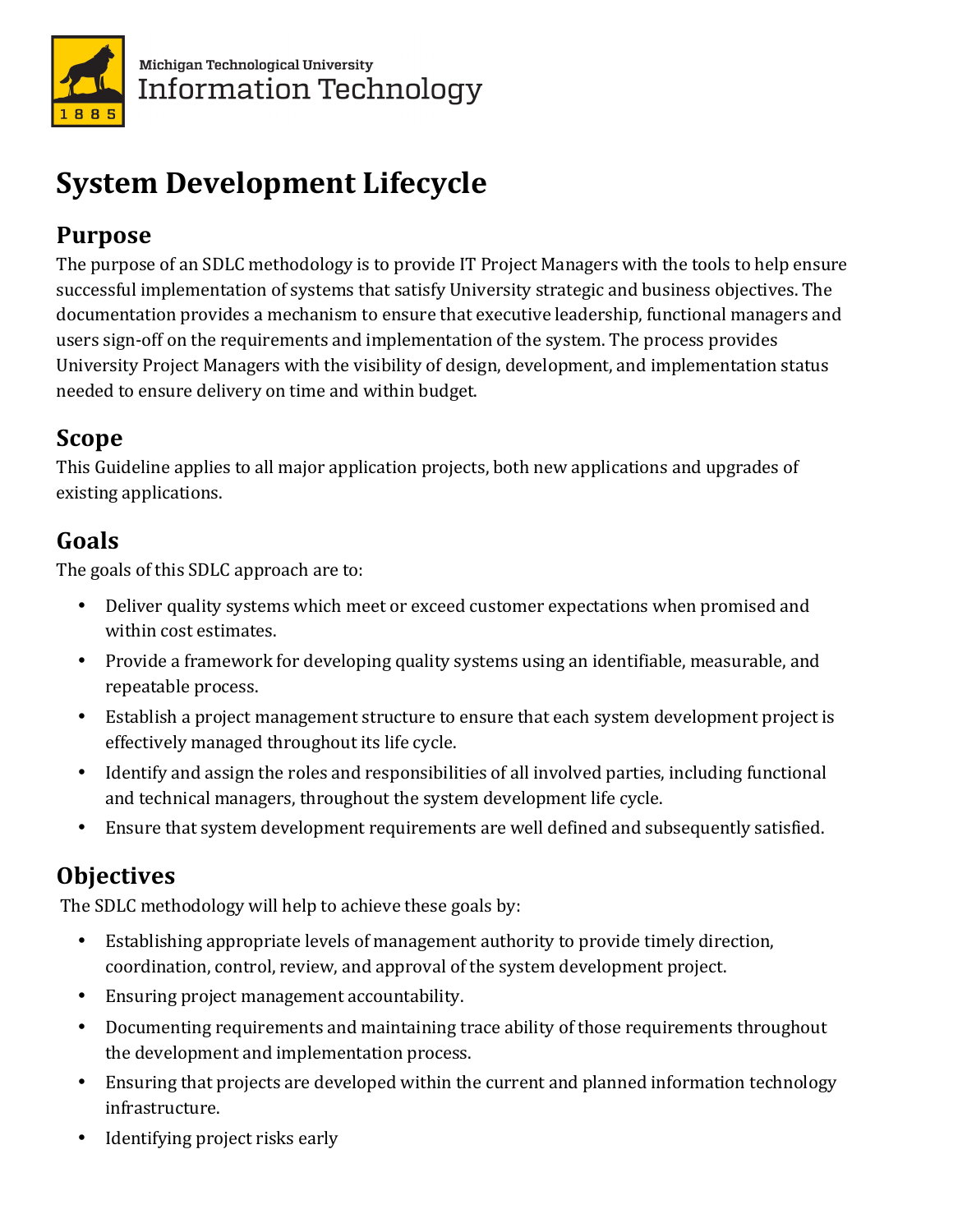## **Guidelines & Procedures**

A software application typically undergoes several development lifecycles, corresponding to its creation and subsequent upgrades. Each such development lifecycle constitutes a project. Such projects continue until the underlying technology ages to the point where it is no longer economical to invest in upgrades and the application is considered for either continued as-is operation or retirement. 

## **The SDLC Phases**

Michigan Tech's SDLC includes six phases, during which defined work products and documents are created, reviewed, refined, and approved. Not every project will require that the phases be subsequently executed and may be tailored to accommodate the unique aspects of a projects. These phases are described in more detail in the following paragraphs.

# **Initiation Phase**

The Initiation Phase begins when management determines that it is necessary to enhance a business process through the application of information technology. The purposes of the Initiation Phase are to: 

- Identify and validate an opportunity to improve business accomplishments of the University or a deficiency related to a business need
- Identify significant assumptions and constraints on solutions to that need
- Recommend the exploration of alternative concepts and methods to satisfy the need.

#### **Feasibility Phase**

The Feasibility Phase is the initial investigation, or brief study of the problem to determine whether the systems project should be pursued. A feasibility study established the context through which the project addresses the requirements expressed in Business Case and investigates the practicality of a proposed solution. The feasibility study is used to determine if the project should get the go-ahead. If the project is to proceed, the feasibility study will produce a project plan and budget estimates for the future stages of development.

#### **Requirements Analysis Phase**

This phase formally defines the detailed functional user requirements using high-level requirements identified in the Initiation and Feasibility Phases. The requirements are defined in this phase to a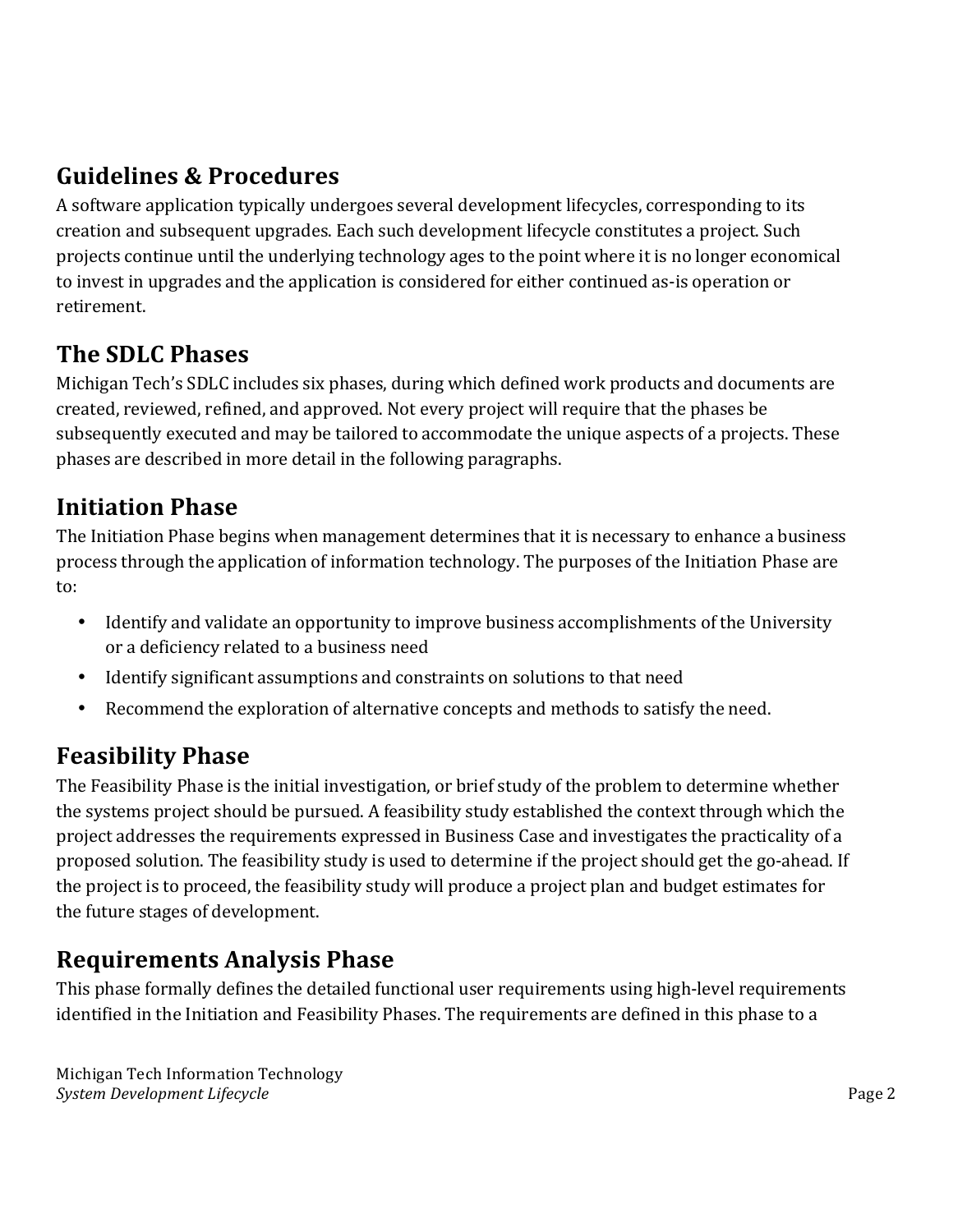level of detail sufficient for systems design to proceed. They need to be measurable, testable, and relate to the business need or opportunity identified in the Initiation Phase.

The purposes of this phase are to:

- Complete business process reengineering of the functions to be supported, e.g., verify what information drives the business process, what information is generated, who generates it, where does the information go, and who processes it.
- Develop detailed data and process models including system inputs and outputs.
- Develop the test and evaluation requirements that will be used to determine acceptable system performance.

#### **Design Phase**

During this phase, the system is designed to satisfy the functional requirements identified in the previous phase. Since problems in the design phase can be very expensive to solve in later stages of the software development, a variety of elements are considered in the design to mitigate risk. These include: 

- Identifying potential risks and defining mitigating design features
- Performing a security risk assessment
- Developing a conversion plan to migrate current data to the new system
- Determining the operating environment
- Defining major subsystems and their inputs and outputs
- Allocating processes to resources

#### **Development Phase**

Effective completion of the previous stages is a key factor in the success of the Development phase. The Development phase consists of:

- Translating the detailed requirements and design into system components
- Testing individual elements (units) for usability
- Preparing for integration and testing of the IT system.

Integration, system, security, and user acceptance testing is conducted during this phase as well. The user, with those responsible for quality assurance, validates that the functional requirements are met by the newly developed or modified system.

Michigan Tech Information Technology **System Development Lifecycle Page 3**